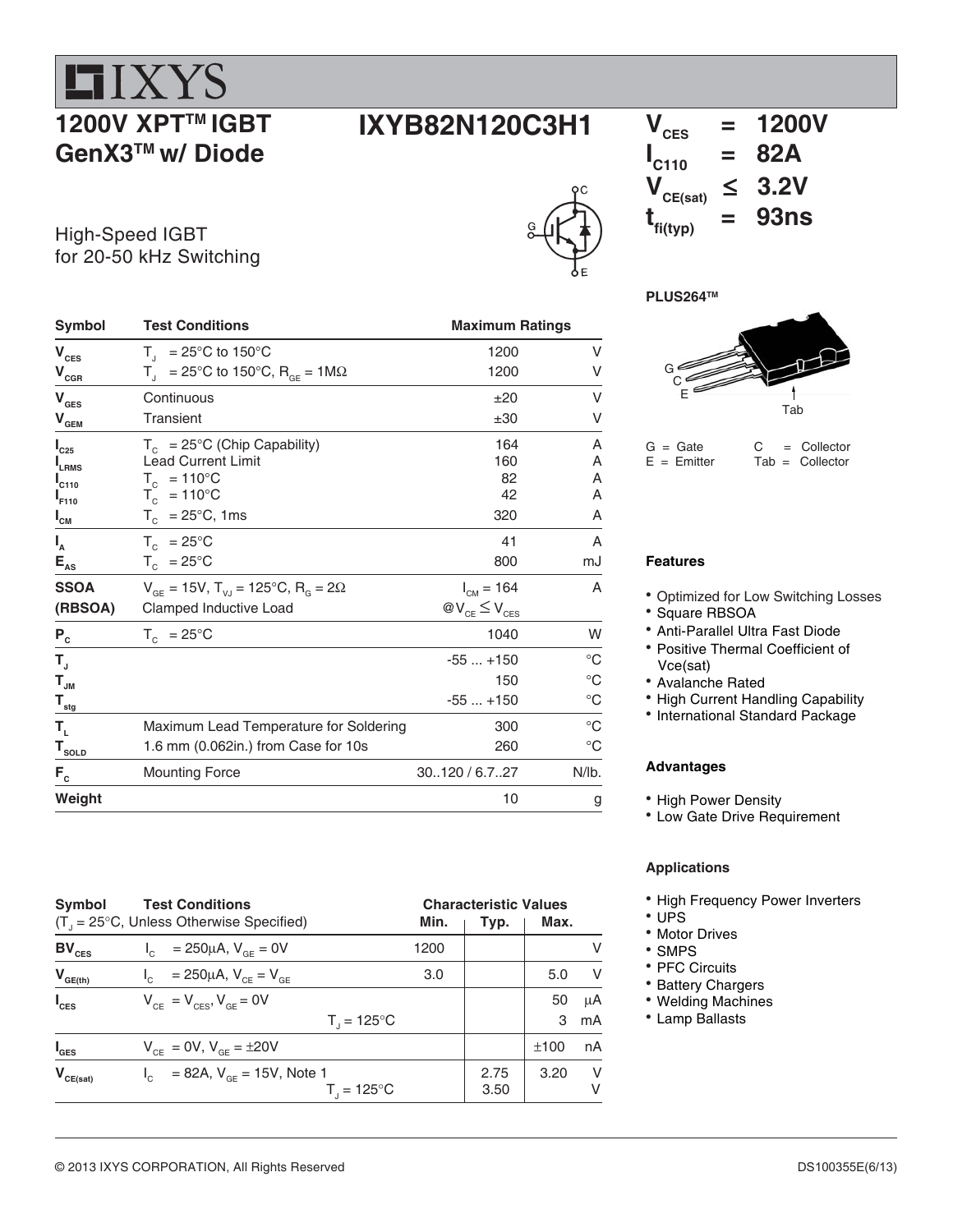|                                                                                                    | <b>ID</b>                                                   |                                                      |      |                |                              | IA I DOZ          |
|----------------------------------------------------------------------------------------------------|-------------------------------------------------------------|------------------------------------------------------|------|----------------|------------------------------|-------------------|
| <b>Symbol Test Conditions</b><br>$(T_{\text{u}} = 25^{\circ} \text{C}$ Unless Otherwise Specified) |                                                             | <b>Characteristic Values</b><br>Min.<br>Typ.<br>Max. |      |                |                              | <b>PLUS264™ (</b> |
| $g_{\rm fs}$                                                                                       | $I_c = 60A$ , $V_{cF} = 10V$ , Note 1                       | 30                                                   | 50   | S              |                              |                   |
| $C_{\text{les}}$                                                                                   |                                                             |                                                      | 4060 | pF             | $\alpha$                     |                   |
| $\mathbf{C}_{_{\mathrm{oes}}}$                                                                     | $V_{CF} = 25V$ , $V_{GF} = 0V$ , f = 1MHz                   |                                                      | 285  | pF             | $\Omega$                     |                   |
| $\mathbf{C}_{\mathrm{res}}$                                                                        |                                                             |                                                      | 110  | рF             | $\tilde{\underline{\alpha}}$ |                   |
| $\mathbf{Q}_{\text{g(on)}}$                                                                        |                                                             |                                                      | 215  | nC             |                              |                   |
| $\mathbf{Q}_{_{\mathbf{ge}}}$                                                                      | $I_c = 82A$ , $V_{GE} = 15V$ , $V_{CE} = 0.5 \cdot V_{CES}$ |                                                      | 26   | пC             |                              |                   |
| $\mathbf{Q}_{\mathrm{gc}}$                                                                         |                                                             |                                                      | 84   | nC             |                              |                   |
| $t_{\text{\tiny d(0n)}}$                                                                           |                                                             |                                                      | 29   | ns             | b1                           |                   |
| $t_{ri}$                                                                                           | Inductive load, $T_{\parallel}$ = 25°C                      |                                                      | 78   | ns             |                              | b2                |
| $E_{\rm on}$                                                                                       | $I_c = 80A, V_{GE} = 15V$                                   |                                                      | 4.95 | mJ             |                              | Millim            |
| $t_{\text{\tiny{d(off)}}}$                                                                         | $V_{CE} = 0.5 \cdot V_{CES}$ , R <sub>G</sub> = 2 $\Omega$  |                                                      | 192  | 280<br>ns      | Dim.                         | min               |
| $t_{fi}$                                                                                           | Note 2                                                      |                                                      | 93   | ns             | Α<br>A <sub>1</sub>          | 4.70<br>2.59      |
| $\mathsf{E}_{\scriptscriptstyle{\mathsf{off}}}$                                                    |                                                             |                                                      | 2.78 | 5.00<br>mJ     | b                            | 0.94              |
| $t_{\text{\tiny d(0n)}}$                                                                           |                                                             |                                                      | 29   | ns             | b1<br>b <sub>2</sub>         | 2.21<br>2.79      |
| $t_{ri}$                                                                                           | Inductive load, $T_{J}$ = 125°C                             |                                                      | 90   | ns             | $\mathbf{c}$                 | 0.43              |
| $E_{\rm on}$                                                                                       | $I_c = 80A, V_{GE} = 15V$                                   |                                                      | 7.45 | mJ             | D                            | 25.58             |
| $t_{\text{\tiny{d(off)}}}$                                                                         | $V_{CE} = 0.5 \cdot V_{CES}$ , R <sub>G</sub> = 2 $\Omega$  |                                                      | 200  | ns             | E<br>$\mathbf{e}$            | 19.30<br>5.45     |
| $t_{fi}$                                                                                           | Note 2                                                      |                                                      | 95   | ns             | L                            | 19.79             |
| $\mathsf{E}_{\scriptscriptstyle{\mathsf{off}}}$                                                    |                                                             |                                                      | 3.70 | mJ             | L1<br>$\Omega$               | 2.21<br>6.10      |
|                                                                                                    |                                                             |                                                      |      |                | O <sub>1</sub>               | 8.38              |
| $R_{thJC}$                                                                                         |                                                             |                                                      |      | 0.12 °C/W      | ØR                           | 3.94              |
| $\mathbf{R}_{\text{thCS}}$                                                                         |                                                             |                                                      | 0.13 | $^{\circ}$ C/W | ØR1                          | 2.16              |

# **IXYB82N120C3H1**



8.79

4.75

2.36

0.330

 $0.155$ 

0.085

0.346

 $0.187$ 

0.093

#### **Reverse Diode (FRED)**

 $\blacksquare$  I V V  $\ell$ 

| Symbol<br><b>Test Conditions</b><br>$(T_{1} = 25^{\circ}C,$ Unless Otherwise Specified) |                                                                               | Min.                   | <b>Characteristic Values</b><br>Typ. | Max. |           |
|-----------------------------------------------------------------------------------------|-------------------------------------------------------------------------------|------------------------|--------------------------------------|------|-----------|
| $V_{\rm c}$                                                                             | $I_{\rm E} = 60$ A, $V_{\rm GF} = 0$ V, Note 1                                |                        |                                      |      | V<br>2.7  |
|                                                                                         |                                                                               | $T_{1} = 125^{\circ}C$ |                                      | 1.9  |           |
| $I_{\rm RM}$                                                                            | $I_F = 60A$ , $V_{GE} = 0V$ ,<br>-di <sub>r</sub> /dt = 700A/µs, $V_B = 600V$ | $T_1 = 125^{\circ}C$   |                                      | 41   | A         |
|                                                                                         |                                                                               |                        |                                      | 420  | ns        |
| $R_{thJC}$                                                                              |                                                                               |                        |                                      |      | 0.35 °C/W |

Notes:

- 1. Pulse test,  $t \le 300 \mu s$ , duty cycle,  $d \le 2\%$ .
- 2. Switching times & energy losses may increase for higher  $\mathsf{V}_{\mathsf{CE}}$ (clamp),  $\mathsf{T}_{\mathsf{J}}$  or  $\mathsf{R}_{\mathsf{G}}$ .

IXYS Reserves the Right to Change Limits, Test Conditions, and Dimensions.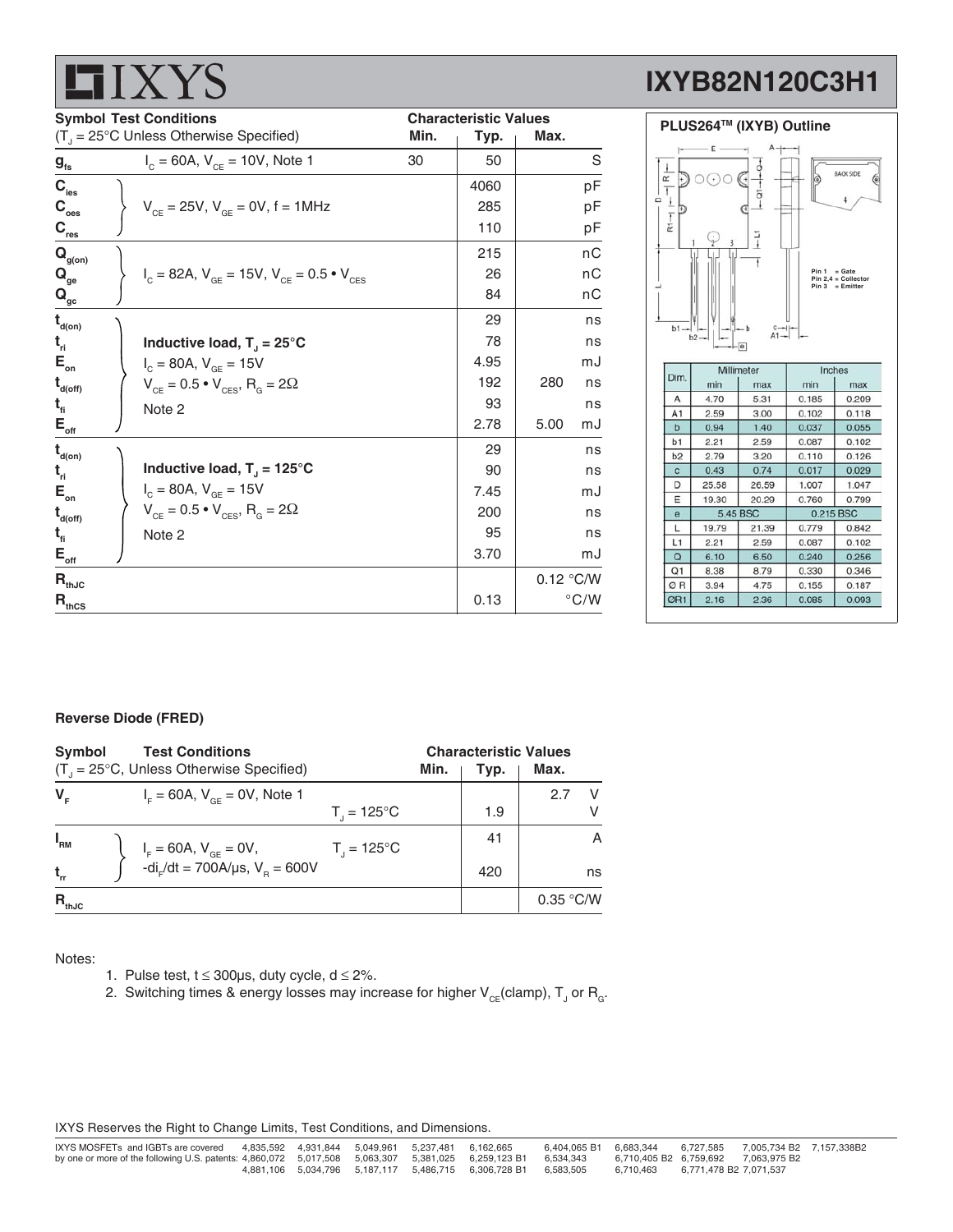





Fig. 3. Output Characteristics @ T<sub>J</sub> = 125°C







Fig. 2. Extended Output Characteristics @ T<sub>J</sub> = 25°C



Fig. 4. Dependence of V<sub>CE(sat)</sub> on **Junction Temperature**



**Fig. 6. Input Admittance**

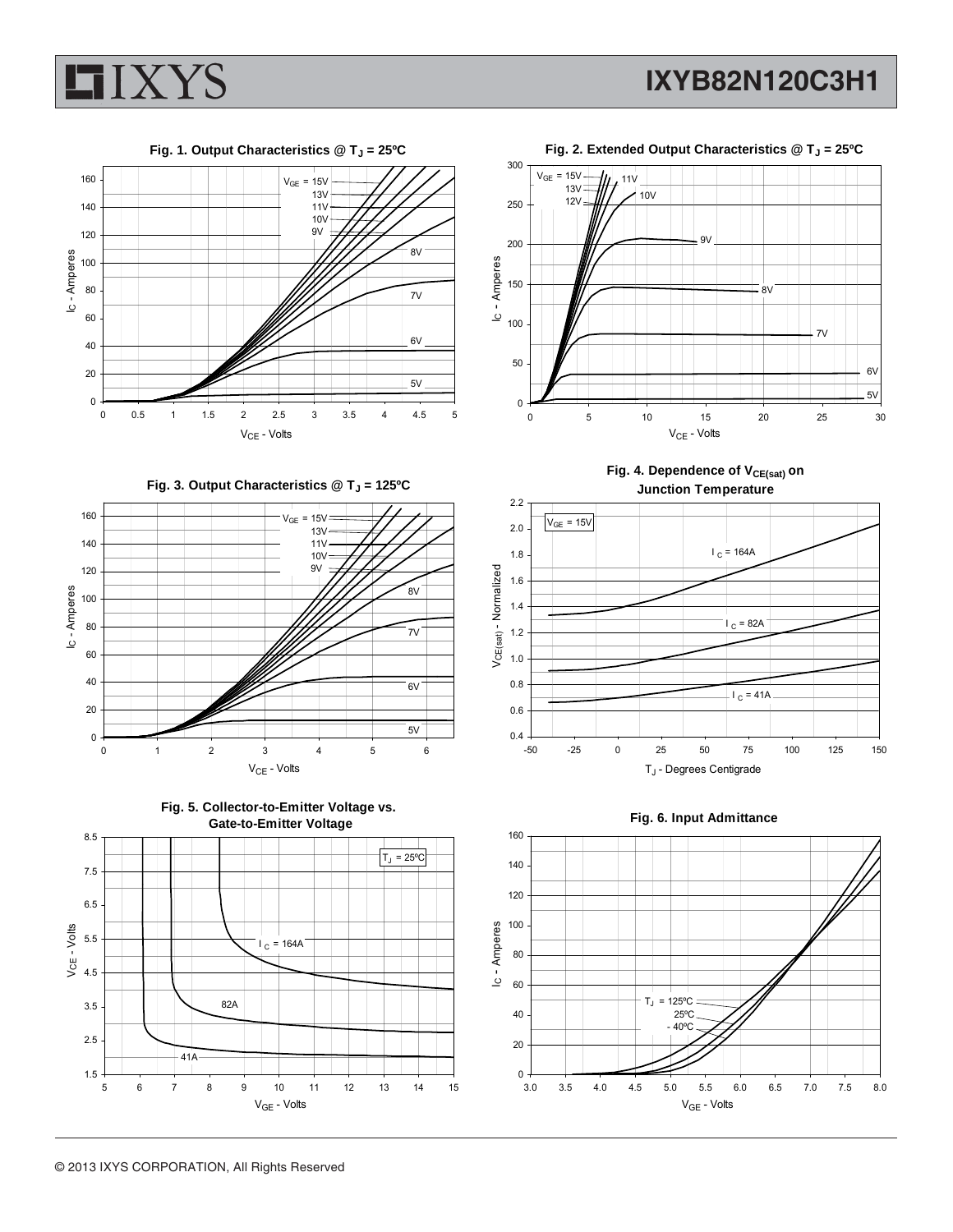### **IXYB82N120C3H1**



#### **Fig. 7. Transconductance**



**Fig. 8. Gate Charge** 16  $V_{CE}$  = 600V 14  $I_C = 82A$  $I_G = 10mA$ 12 10  $VGE - Volts$ 8 6 4 2 0 0 20 40 60 80 100 120 140 160 180 200 220







QG - NanoCoulombs





VGE - Volts

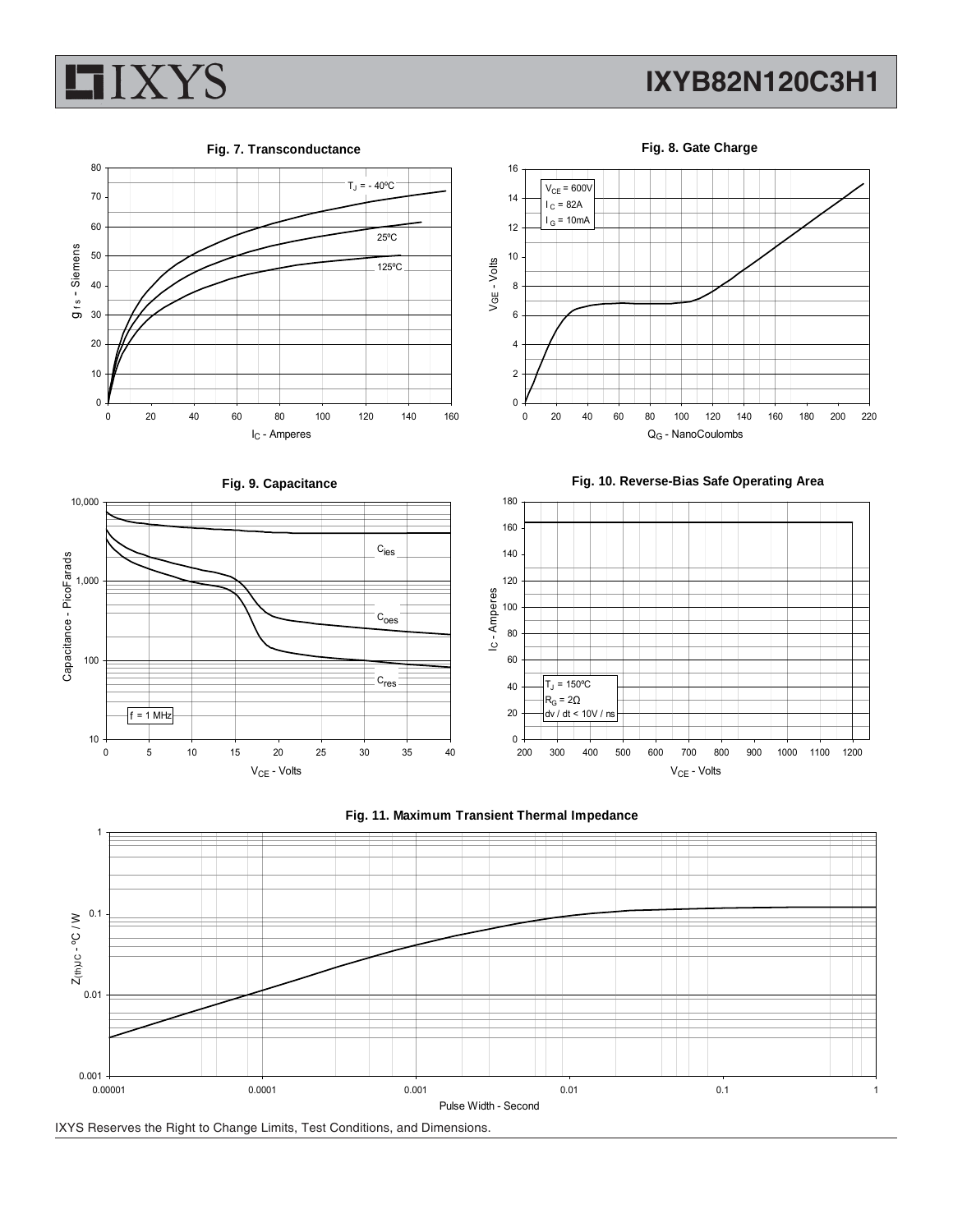

### **IXYB82N120C3H1**



**Fig. 14. Inductive Switching Energy Loss vs. Junction Temperature**









**Fig. 15. Inductive Turn-off Switching Times vs. Gate Resistance**





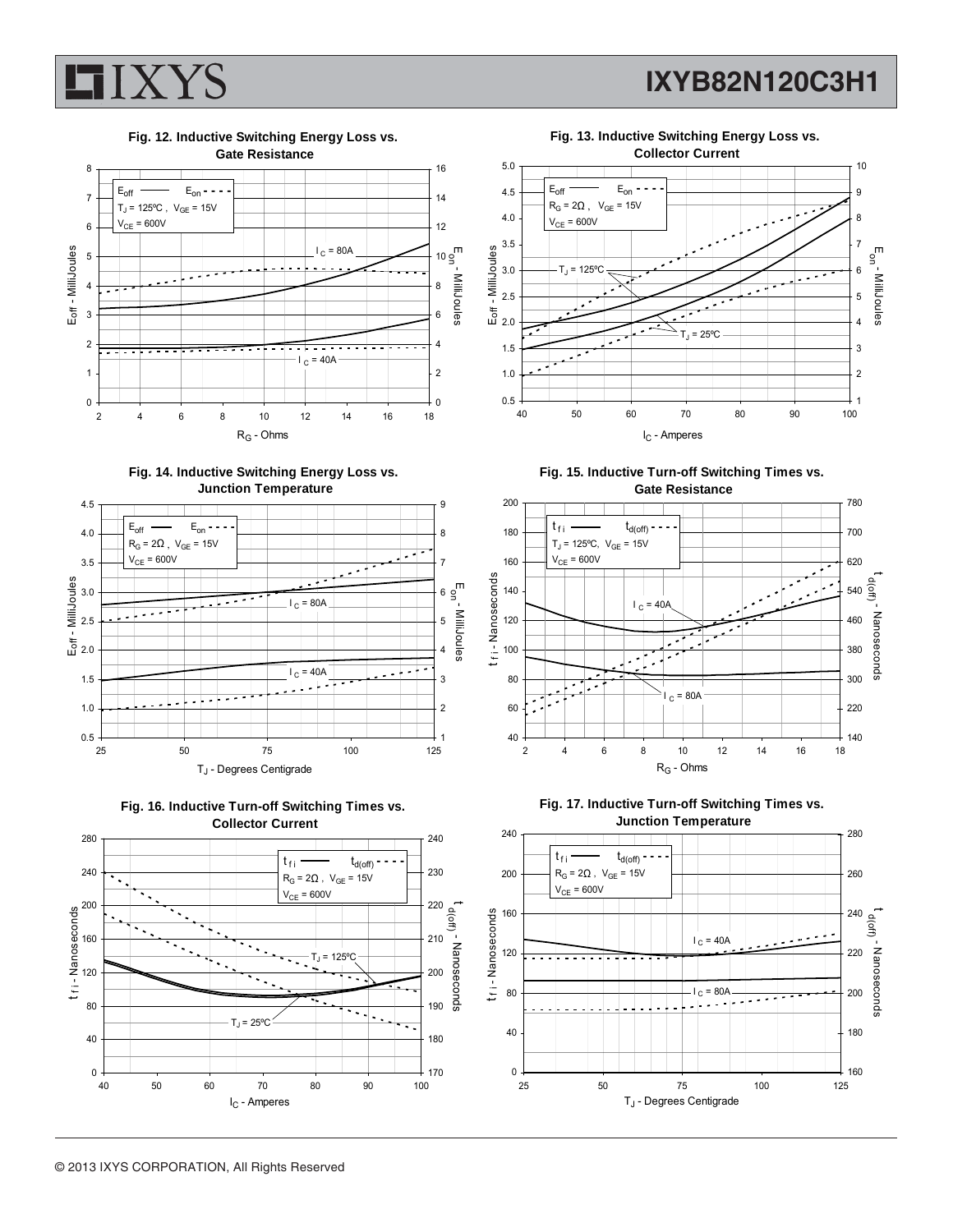

**IXYB82N120C3H1**



**Fig. 19. Inductive Turn-on Switching Times vs.**



**Fig. 20. Inductive Turn-on Switching Times vs. Junction Temperature**